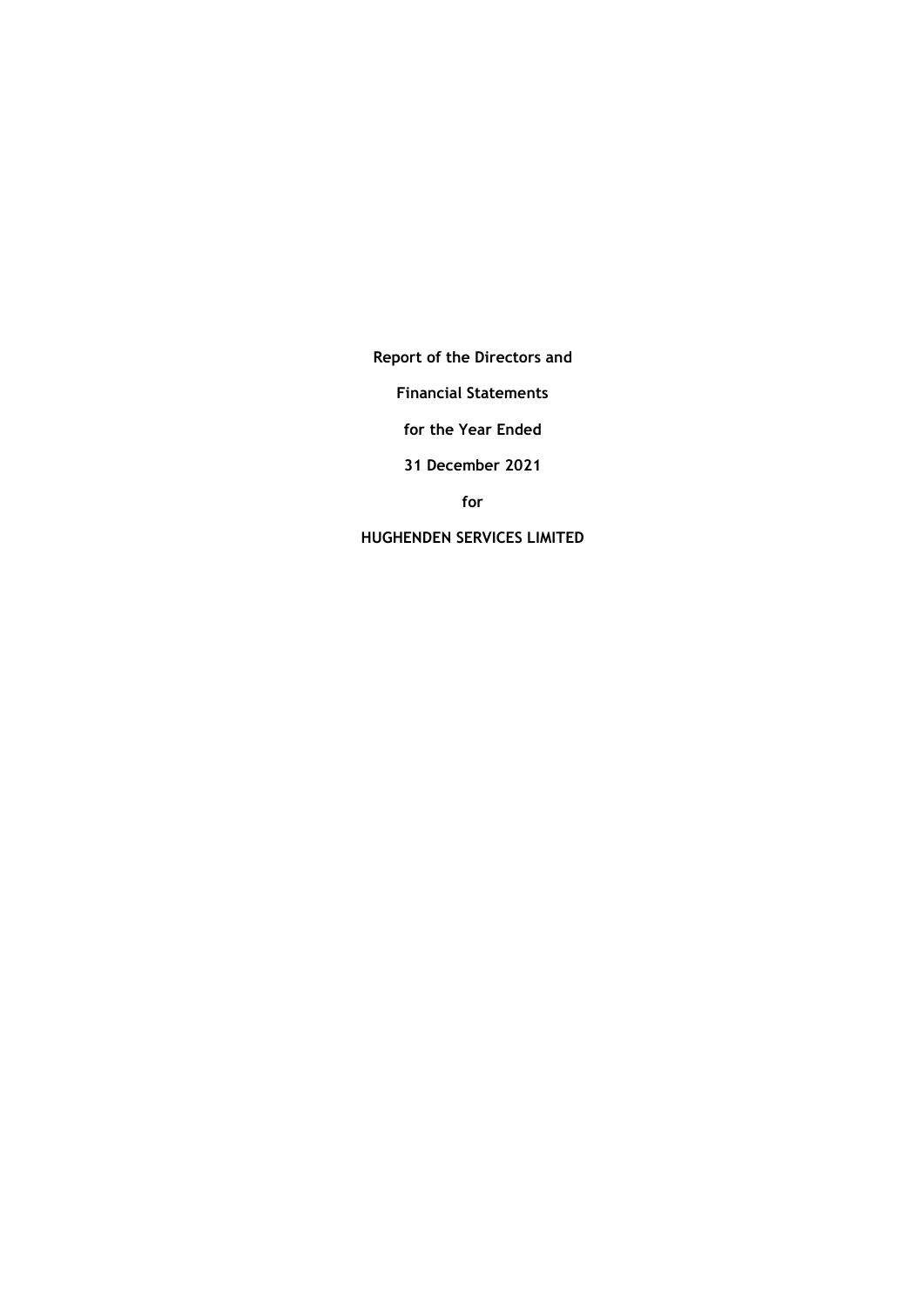#### **Contents of the Financial Statements for the year ended 31 December 2021**

|                                                  | Page |
|--------------------------------------------------|------|
| <b>Company Information</b>                       | 1    |
| <b>Report of the Directors</b>                   | 2    |
| Independent Accountants' Report                  | 4    |
| <b>Statement of Income and Retained Earnings</b> | 5    |
| <b>Balance Sheet</b>                             | 6    |
| <b>Statement of Cash Flows</b>                   | 7    |
| Notes to the Financial Statements                | 8    |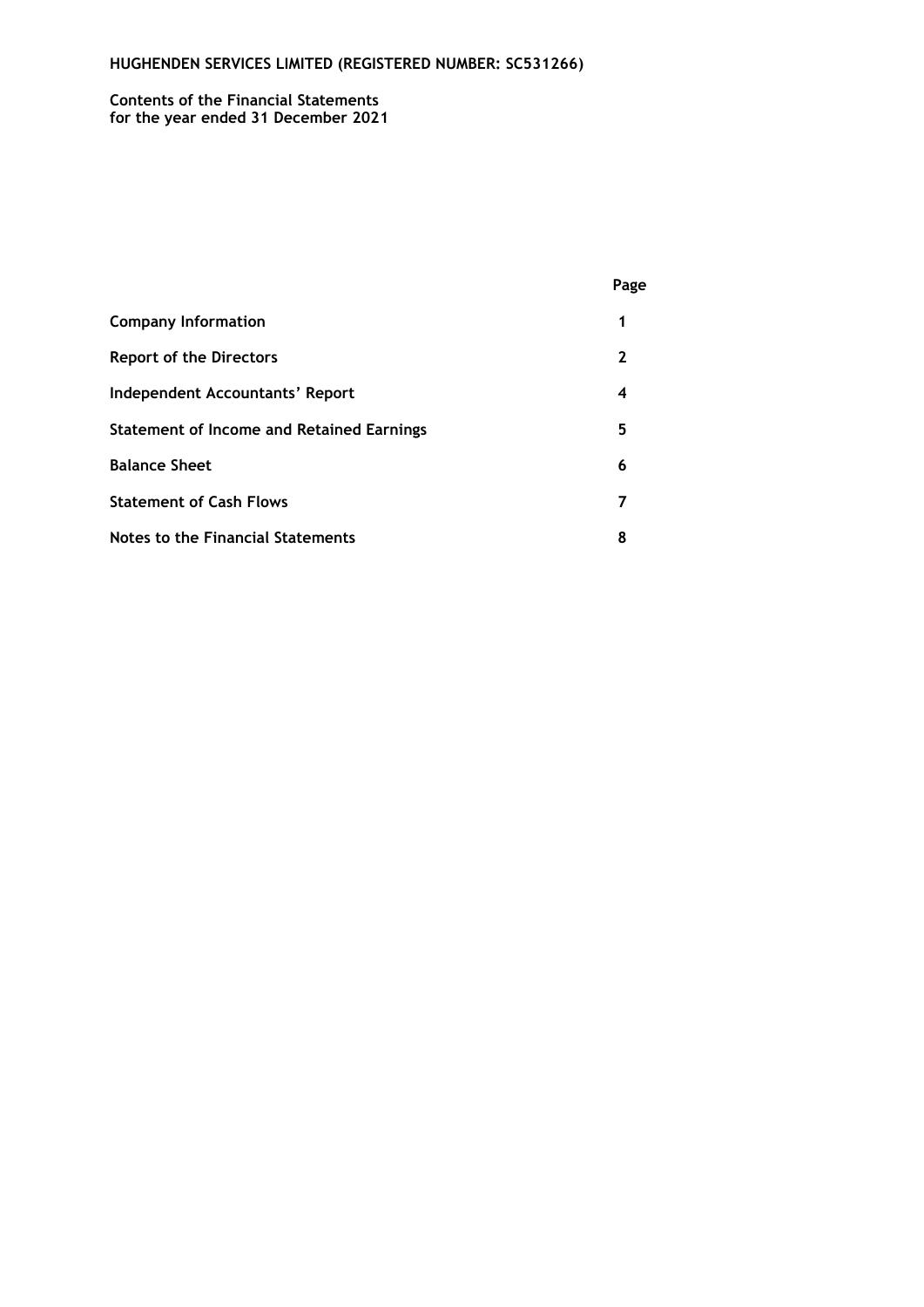### **HUGHENDEN SERVICES LIMITED**

**Company Information for the year ended 31 December 2021**

| <b>DIRECTORS:</b> | Alan Wilson (appointed 26.01.22)  |
|-------------------|-----------------------------------|
|                   | Gary Kitchener                    |
|                   | Gordon Taylor (resigned 03.05.21) |
|                   |                                   |

SECRETARY: Christine MacDonald

**REGISTERED OFFICE:** 32 Hughenden Road

Glasgow G12 9XP

REGISTERED NUMBER: SC531266 (Scotland)

**INDEPENDENT ACCOUNTANTS:** French Duncan LLP

133 Finnieston Street Glasgow G3 8HB

**BANKERS:** The Co-operative Bank PO Box 250 Delf House Skelmersdale WN8 6WT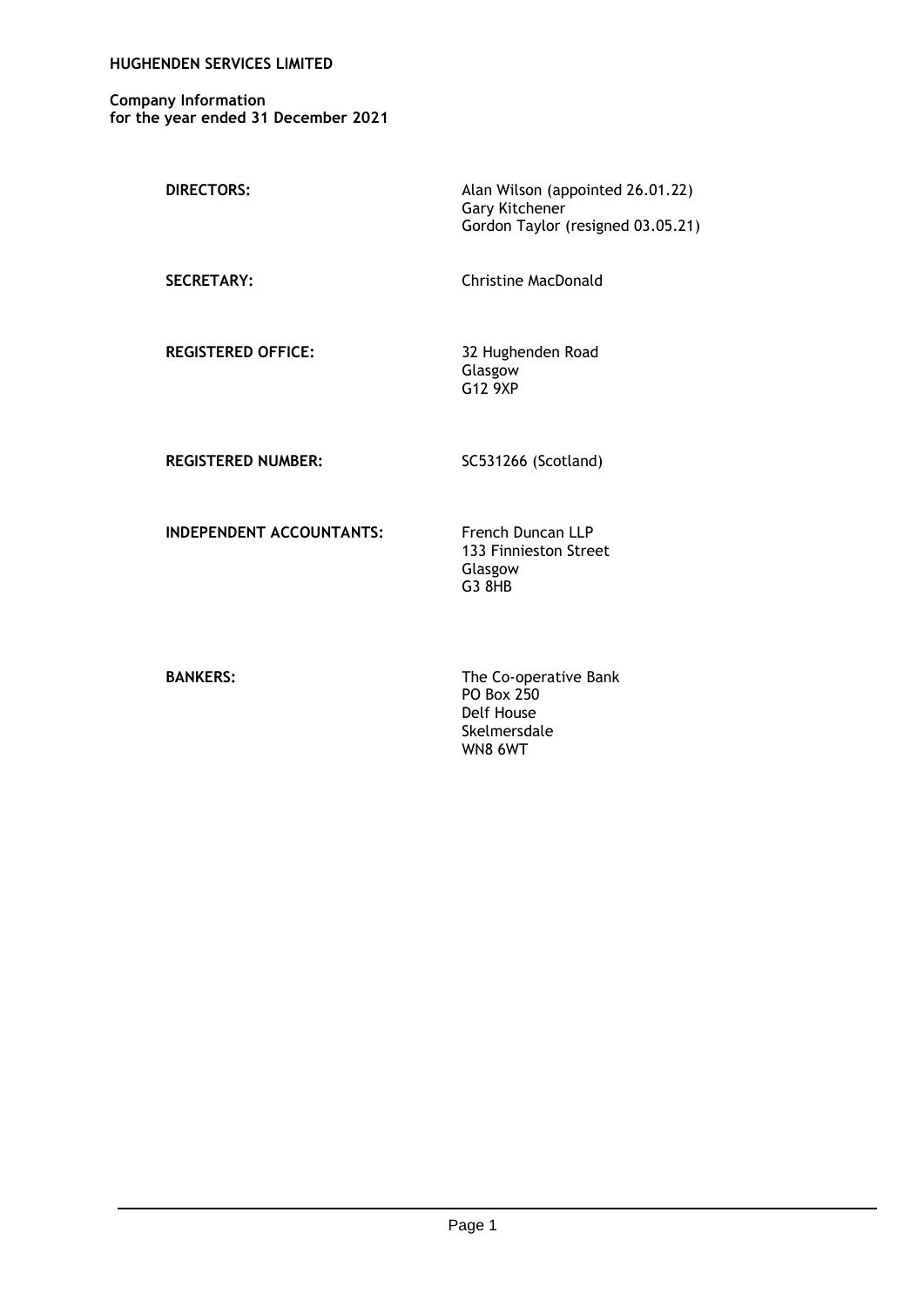### **Report of the Directors for the year ended 31 December 2021**

The directors therefore present their report and financial statements of the company for the year ended 31 December 2021.

# **FINANCIAL OVERVIEW**

Income for the year increased to £70,304 (2020: £45,016) reflecting the lifting of lockdown restrictions during the year but remained significantly lower than in previous years prior to Covid. The result for the year was a surplus of £17,701 (2020: £9,574). This surplus, as in 2020, was donated in full to the Company's parent undertaking Hillhead High School War Memorial Trust Limited. As a result, the surplus for the financial year was £nil (2020: £nil).

# **DIRECTORS**

The directors who served during the year and to the date of this report were:-

Alan Wilson (appointed 26.01.22) Gary Kitchener Gordon Taylor (resigned 03.05.21)

# **STATEMENT OF DIRECTORS' RESPONSIBILITIES**

The directors are responsible for preparing the Report of the Directors and the financial statements in accordance with applicable law and regulations.

Company law requires the directors to prepare financial statements for each financial year. Under that law the directors have elected to prepare the financial statements in accordance with United Kingdom Generally Accepted Accounting Practice (United Kingdom Accounting Standards and applicable law) including Financial Reporting Standard 102 "The Financial Reporting Standard applicable in the United Kingdom and Republic of Ireland". Under company law the directors must not approve the financial statements unless they are satisfied that they give a true and fair view of the state of affairs of the company and of the surplus or deficit of the company for that period. In preparing these financial statements, the directors are required to:

- select suitable accounting policies and then apply them consistently;
- make judgements and accounting estimates that are reasonable and prudent;
- prepare the financial statements on the going concern basis unless it is inappropriate to presume that the company will continue in business.

The directors are responsible for keeping adequate accounting records that are sufficient to show and explain the company's transactions and disclose with reasonable accuracy at any time the financial position of the company and enable them to ensure that the financial statements comply with the Companies Act 2006. They are also responsible for safeguarding the assets of the company and hence for taking reasonable steps for the prevention and detection of fraud and other irregularities.

# **DIRECTORS DECLARATION**

In relation to the financial statements set out on pages 5 to 11:

- The directors approve these financial statements and confirm that they are responsible for them, including selecting the appropriate accounting policies, applying them consistently and making, on a reasonable and prudent basis, the judgments underlying them. They have been prepared on the going concern basis on the grounds that the company will continue in business.
- The directors confirm that they have made available to French Duncan LLP, all the company's accounting records and provided all the information necessary for the compilation of the financial statements.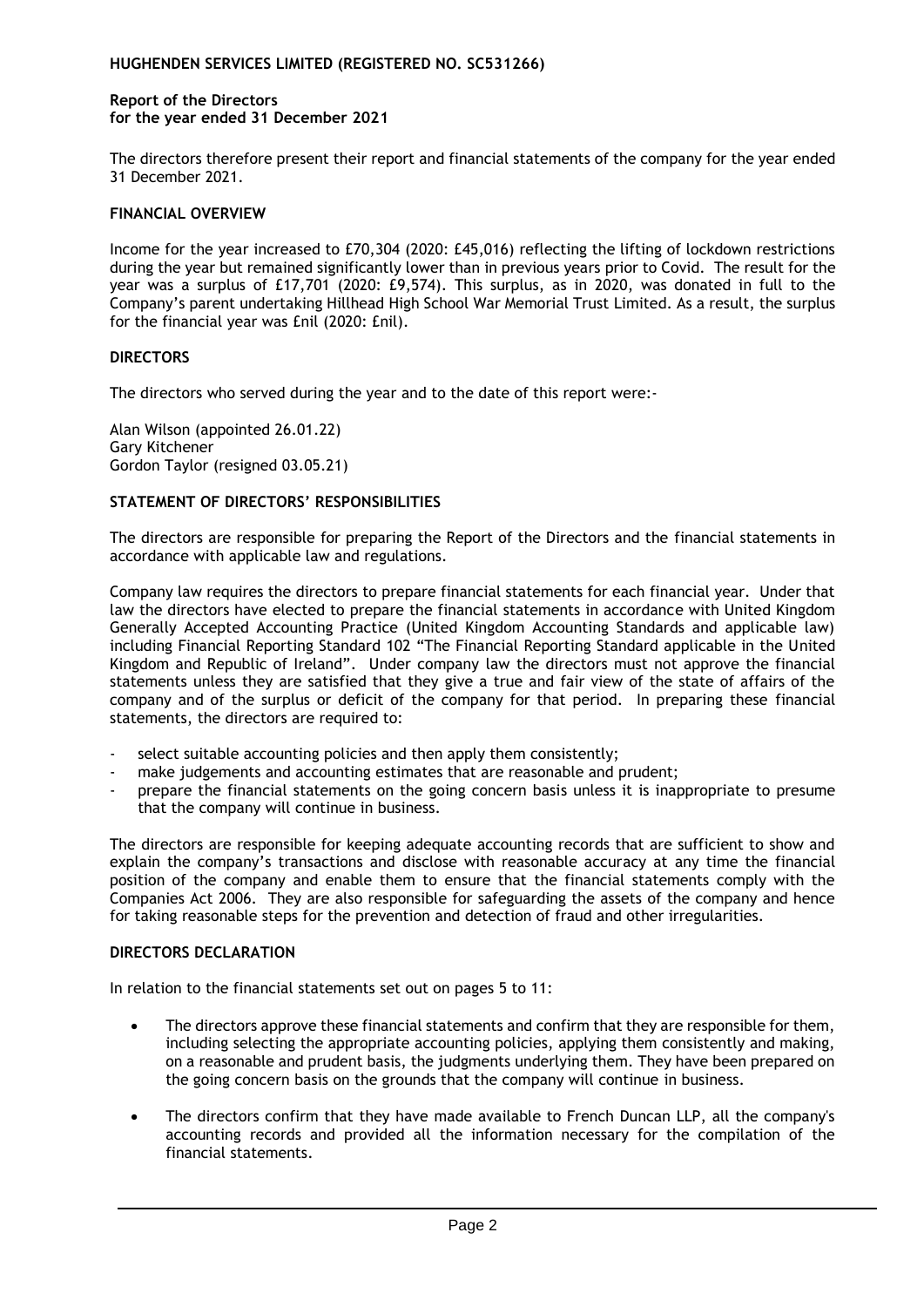# **Report of the Directors for the year ended 31 December 2021**

The directors confirm that to the best of their knowledge and belief, the accounting records reflect all transactions of the company for the year ended 31 December 2021.

# **SMALL COMPANIES NOTE**

In preparing this report, the directors have taken advantage of the small companies' exemptions provided by section 415A of the Companies Act 2006.

This report was approved by the board on 3 May 2022 and signed on its behalf by:

Alan Wilson Director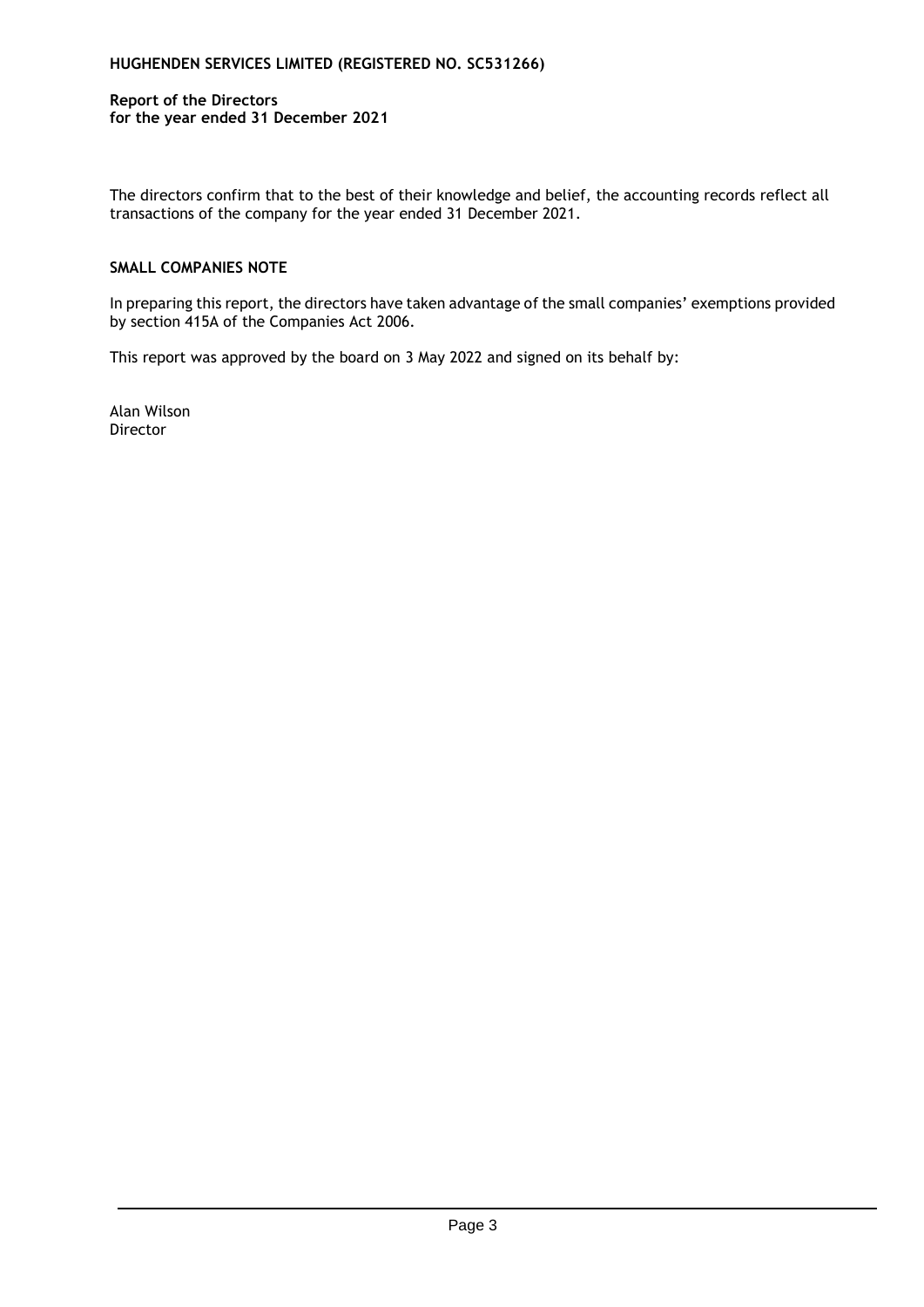In order to assist you to fulfil your duties under the Companies Act 2006, we have carried out an independent review of the financial statements of Hughenden Services Limited for the year ended 31 December 2021 which comprise the statement of income and retaining earnings, balance sheet, statement of cash flows and the related notes from the company's accounting records and from information and explanations you have given us.

As a practising member firm of the ICAS we are subject to its ethical and other professional requirements which are detailed at https://icas.com/icas-framework-preparation-of-accounts.

This report is made solely to the Board of Directors of Hughenden Services Limited, as a body, in accordance with the terms of our engagement. Our work has been undertaken solely to carry out an examination of the accounting records and comparison with the financial statements of Hughenden Services Limited and state those matters that we have agreed to state to the Board of Directors of Hughenden Services Limited, as a body, in this report in accordance with the requirements of the ICAS as detailed at https://icas.com/icas-framework-preparation-of-accounts. To the fullest extent permitted by law, we do not accept or assume responsibility to anyone other than Hughenden Services Limited and its Board of Directors as a body, for our work or for this report.

It is your duty to ensure that Hughenden Services Limited has kept adequate accounting records and to prepare statutory financial statements that give a true and fair view of the assets, liabilities, financial position and surplus/(deficit) of Hughenden Services Limited. You consider that Hughenden Services Limited is exempt from the statutory audit requirement for the year.

The procedures undertaken are not those undertaken during a statutory audit.

In the course of our examination, no matter has come to our attention:

- 1. which gives us reasonable cause to believe that adequate accounting records have not been maintained nor that the accounts have not been properly prepared from the accounting records.
- 2. to which attention should be drawn in order to enable a proper understanding of the accounts to be reached.

French Duncan LLP

Chartered Accountants 133 Finnieston Street

5 May 2022 G3 8HB

Glasgow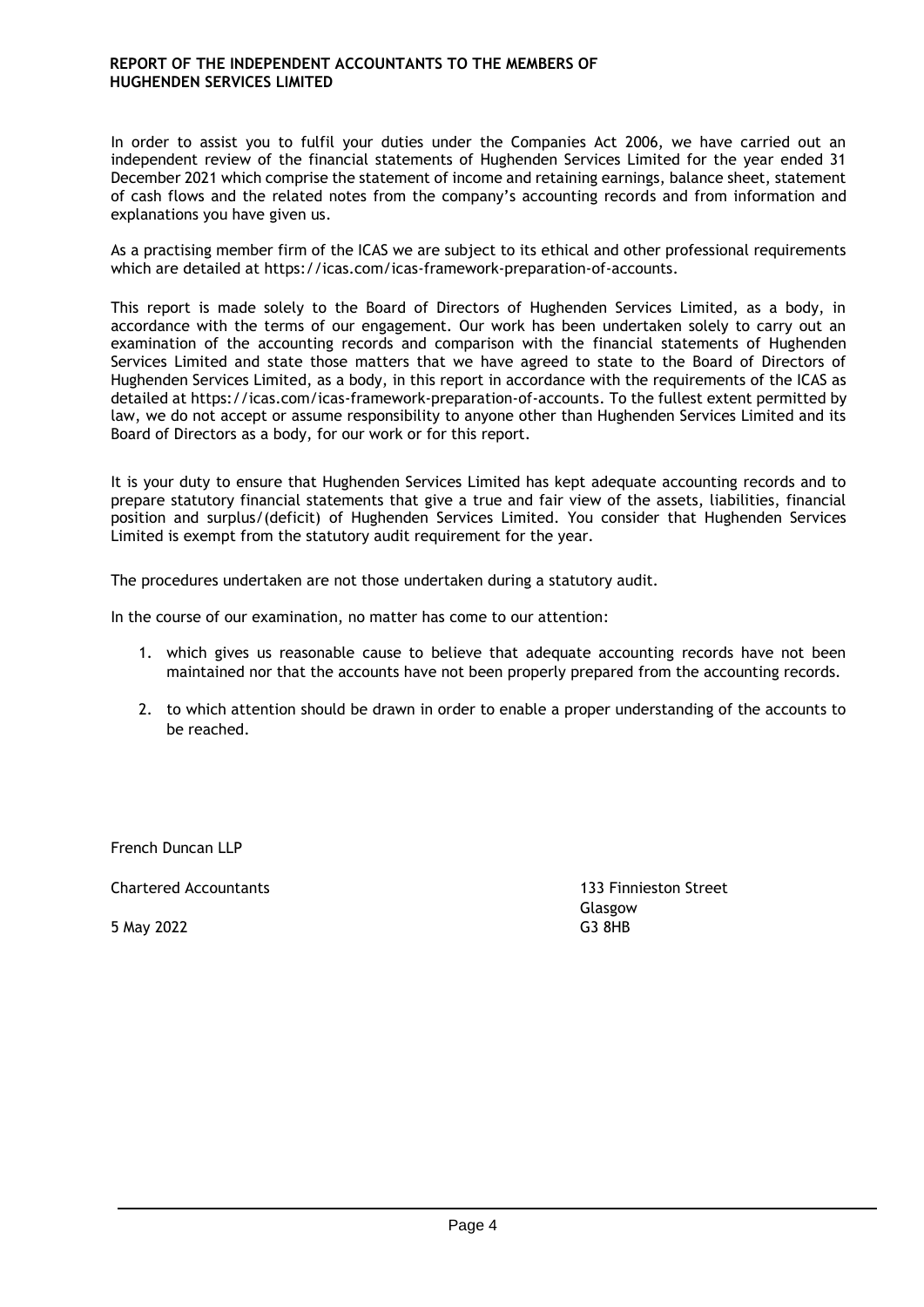#### **Statement of Income and Retained Earnings for the year ended 31 December 2021**

|                                   |                | 2021      | 2020      |
|-----------------------------------|----------------|-----------|-----------|
|                                   | <b>Notes</b>   | £         | £         |
| <b>INCOME</b>                     | $\overline{2}$ | 70,304    | 45,016    |
| Cost of sales                     |                | (360)     | (1,720)   |
| <b>GROSS SURPLUS</b>              |                | 69,944    | 43,296    |
| Administrative expenses           |                | (52, 243) | (33, 722) |
| Other operating income            |                | 17,701    | 9,574     |
| <b>OPERATING SURPLUS</b>          | $\overline{3}$ | 17,701    | 9,574     |
| Donation to parent undertaking    |                | (17, 701) | (9, 574)  |
| <b>SURPLUS BEFORE TAXATION</b>    |                |           |           |
| Tax on surplus                    |                |           |           |
| SURPLUS FOR THE FINANCIAL YEAR    |                |           |           |
| RETAINED EARNINGS BROUGHT FORWARD |                |           |           |
| Surplus for the financial year    |                |           |           |
| RETAINED EARNINGS CARRIED FORWARD |                |           |           |

The notes form part of these financial statements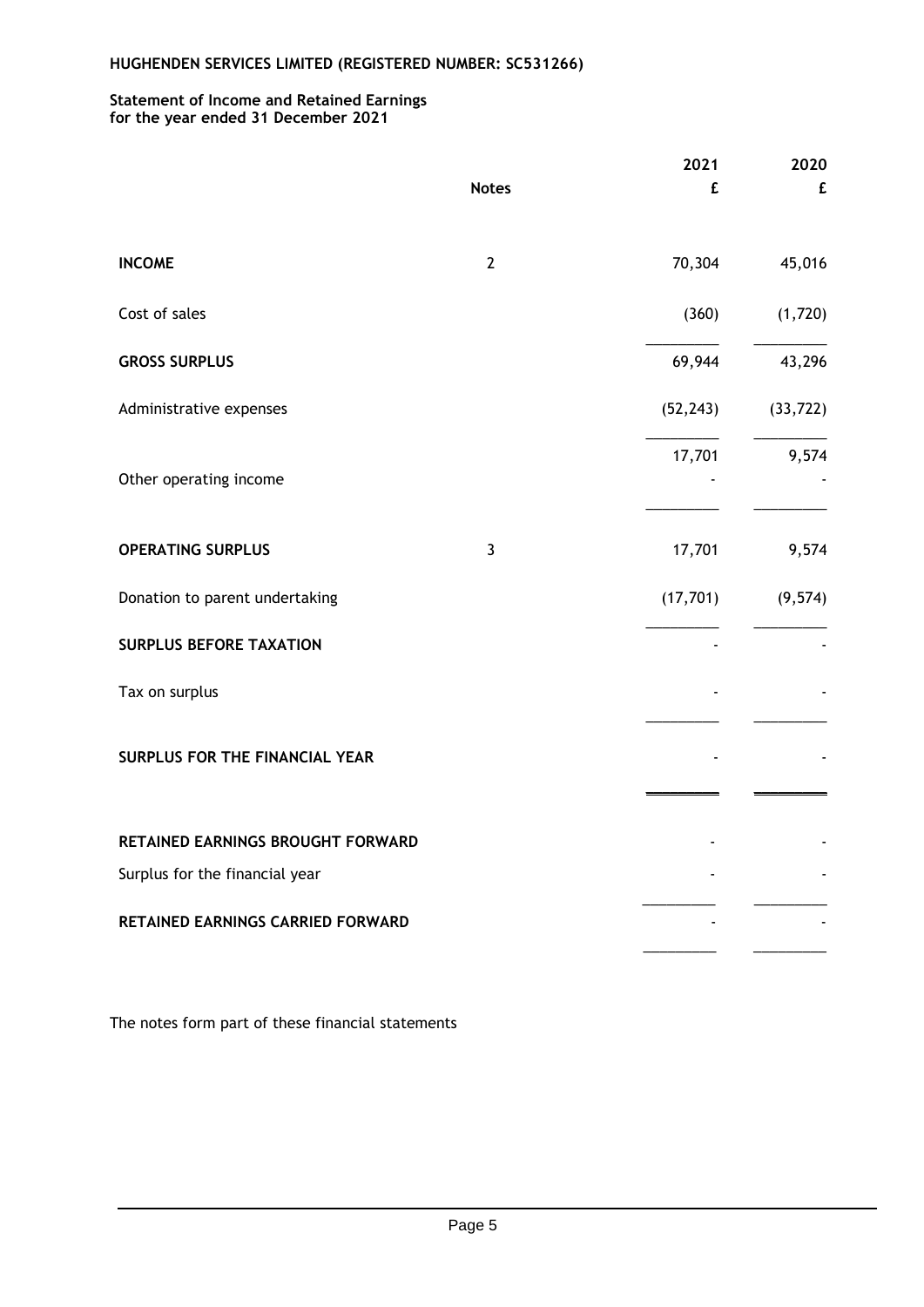### **Balance Sheet**

**for the year ended 31 December 2021**

|                                     |              | 2021     | 2020     |
|-------------------------------------|--------------|----------|----------|
|                                     | <b>Notes</b> | £        | £        |
| <b>CURRENT ASSETS</b>               |              |          |          |
| <b>Debtors</b>                      | 5            | 10,254   | 7,563    |
| Cash at bank and in hand            |              | 3,740    |          |
|                                     |              | 13,994   | 7,563    |
| <b>CREDITORS</b>                    |              |          |          |
| Amounts falling due within one year | 6            | (13,993) | (7, 562) |
| NET CURRENT ASSETS                  |              | 1        | 1        |
| <b>NET ASSETS</b>                   |              | 1        | 1        |
|                                     |              |          |          |
| <b>RESERVES</b>                     |              |          |          |
| Share capital                       | 9            |          | 1        |
| Income and expenditure account      | 7            |          |          |
|                                     |              | 1        | 1        |
|                                     |              |          |          |

For the year ended 31 December 2021 the company was entitled to exemption from audit under section 477 of the Companies Act 2006 relating to small companies.

The directors acknowledge their responsibilities for complying with the requirements of the Companies Act 2006 with respect to accounting records and the preparation of financial statements.

The members have not required the company to obtain an audit of its financial statements for the year in question in accordance with section 476 of the Companies Act 2006.

These financial statements have been prepared in accordance with the provisions applicable to companies subject to the small companies' regime.

The financial statements were approved and authorised by the Board of Directors on 3 May 2022 and were signed on its behalf by:

Alan Wilson Director

The notes form part of these financial statements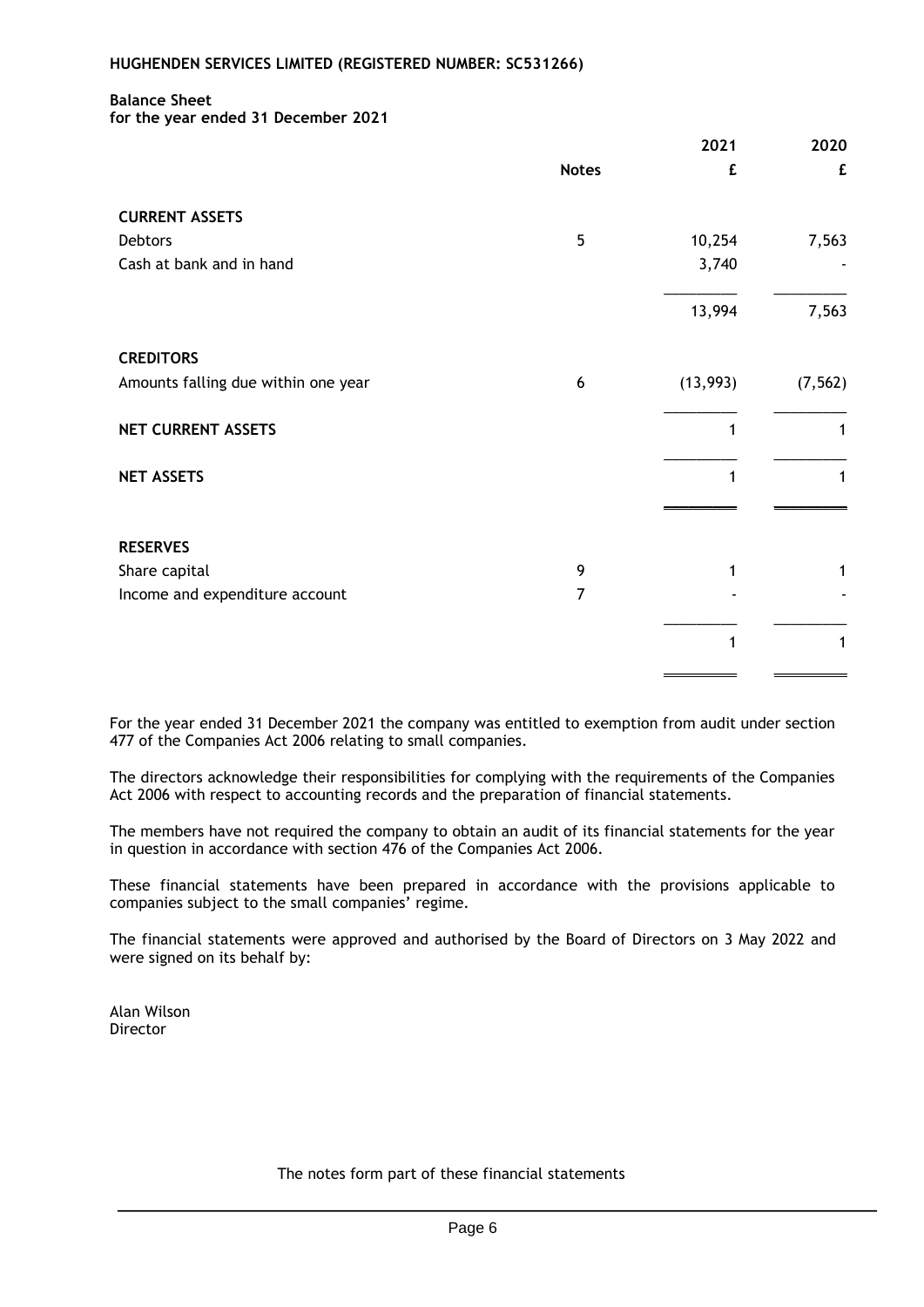# **Statement of Cash Flows**

# **for the year ended 31 December 2021**

|                                                                                        | 2021             | 2020              |
|----------------------------------------------------------------------------------------|------------------|-------------------|
|                                                                                        | £                | £                 |
| <b>Cash Flows from Operating Activities</b>                                            |                  |                   |
| Surplus for the financial year                                                         |                  |                   |
| Adjustments for:-                                                                      |                  |                   |
| Donation paid to ultimate parent undertaking                                           | 17,701           | 9,574             |
| Decrease / (increase) in trade and other debtors<br>(Decrease) / increase in creditors | (2,691)<br>6,431 | 3,921<br>(3, 921) |
| <b>Cash from operations</b>                                                            | 21,441           | 9,574             |
| <b>Taxes paid</b>                                                                      |                  |                   |
| Net cash generated from operating activities                                           | 21,441           | 9,574             |
| Cash flow from investing activities                                                    |                  |                   |
| Cash flows from financing activities                                                   |                  |                   |
| Donation paid to ultimate parent undertaking                                           | (17, 701)        | (9, 574)          |
| Net cash used in financing activities                                                  | (17, 701)        | (9, 574)          |
| Net increase in cash and cash equivalents                                              | 3,740            |                   |
| Cash and cash equivalents at beginning of year                                         |                  |                   |
| Cash and cash equivalents at the end of year                                           | 3,740            |                   |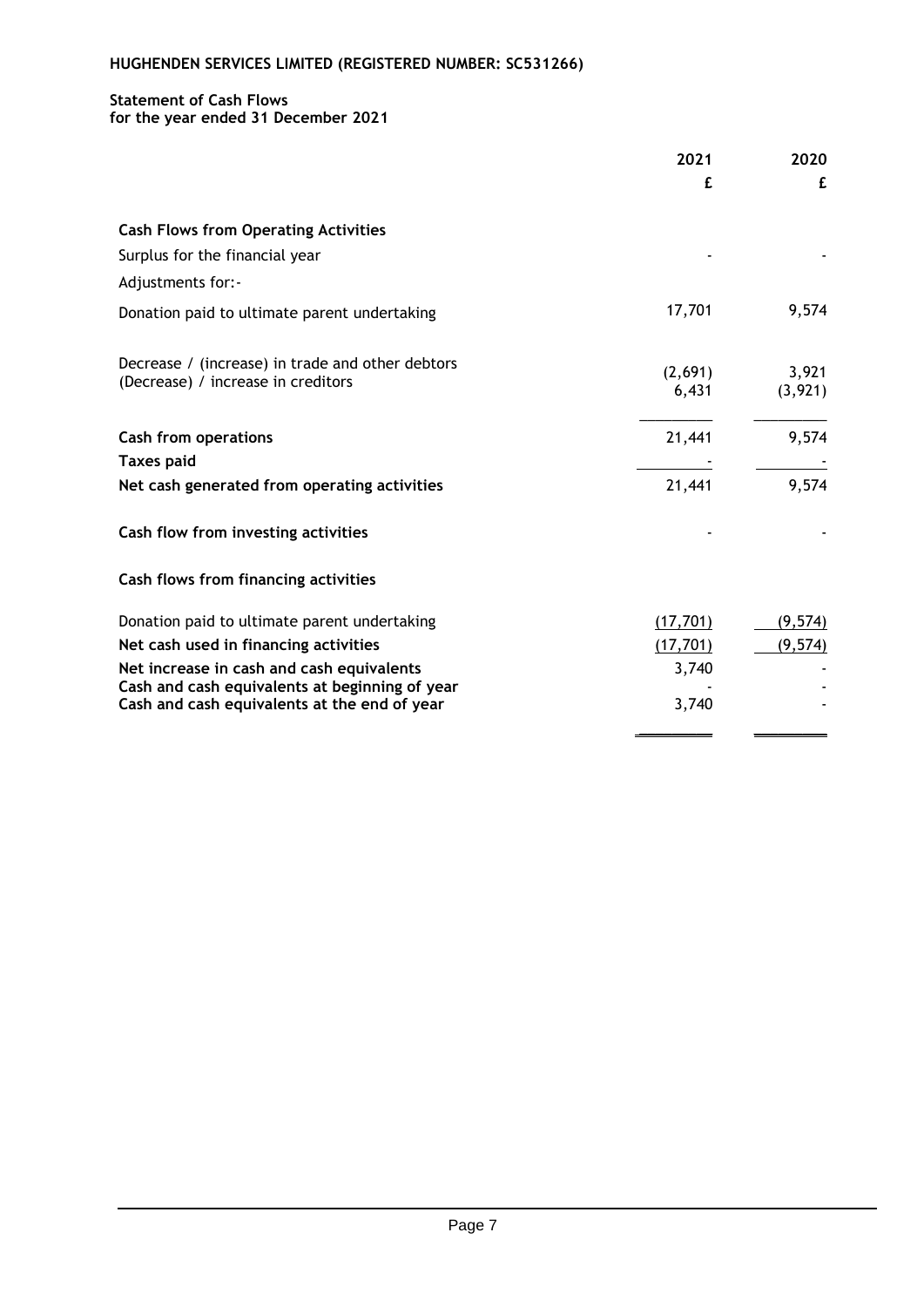**Notes to the Financial Statements for the year ended 31 December 2021**

### **1. ACCOUNTING POLICIES**

#### **Company Information**

Hughenden Services Limited operates as a Private Limited Company incorporated in the UK and registered in Scotland. Its registered office is at 32 Hughenden Road, Glasgow, G12 9XP. The principal activity is the generation of rental income from the clubhouse of the sports club operated by its parent undertaking Hillhead High School War Memorial Trust that operates under the name of "Hillhead Sports Club".

### **Accounting Convention**

These financial statements have been prepared in accordance with FRS 102 "The Financial Reporting Standard applicable in the UK and Republic of Ireland" ("FRS 102") and the requirements of the Companies Act 2006 as applicable to companies subject to the small companies regime. The disclosure requirements of section 1A of FRS 102 have been applied other than where additional disclosure is required to show a true and fair view.

The financial statements are prepared in sterling, which is the functional currency of the company. Monetary amounts in these financial statements are rounded to the nearest £.

The financial statements have been prepared under the historical cost convention. The principal accounting policies adopted are set out below.

The company has taken advantage of the exemption under section 399 of the Companies Act 2006 not to prepare consolidated accounts, on the basis that the group of which this is the subsidiary qualifies as a small group. The financial statements present information about the company as an individual entity and not about its group.

#### **Going Concern**

The Covid pandemic caused a significant interruption to the club's business and in 2021 continued to have an adverse financial impact on the Company. However, after reviewing the Company's forecasts for the forthcoming financial year, the directors have a reasonable expectation that the Company has adequate resources to continue in operational existence for the foreseeable future. The Company therefore continues to adopt the going concern basis in preparing its financial statements.

#### **Judgements and key sources of uncertainty**

In the application of the company's accounting policies, the directors are required to make judgements, estimates and assumptions about the carrying amount of assets and liabilities that are not readily apparent from other sources. The estimates and associated assumptions are based on historical experience and other factors that are considered to be relevant. Actual results may differ from these estimates.

The estimates and underlying assumptions are reviewed on an ongoing basis. Revisions to accounting estimates are recognised in the period in which the estimate is revised where the revision affects only that period, or in the period of the revision and future periods where the revision affects both current and future periods.

### **Income**

Income is recognised to the extent that it is probable that the economic benefits will flow to the Company and the income can be reliably measured. Income is measured as the fair value of the consideration received or receivable, excluding discounts, rebates, value added tax and other sales taxes.

Income represents the invoiced sale of services, excluding value added tax.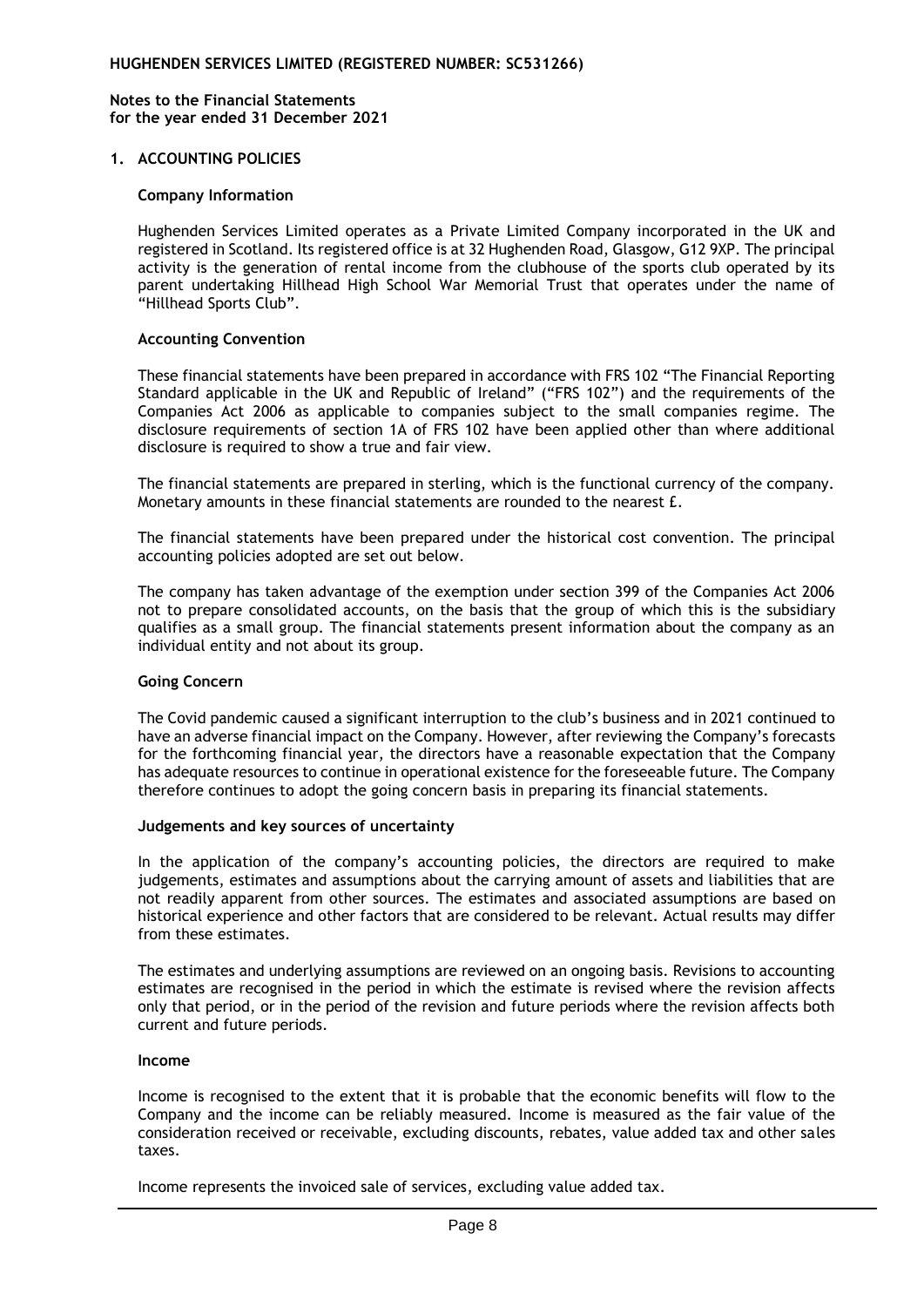#### **Notes to the Financial Statements for the year ended 31 December 2021**

### **Debtors**

Short term debtors are measured at transaction price, less any impairment.

### **Cash**

Cash is represented by cash in hand and deposits with financial institutions repayable without penalty on notice of not more than 24 hours.

#### **Creditors**

Short terms creditors are measured at the transaction price.

### **Financial Instruments**

Financial instruments are classed as basic, including trade debtors and creditors. Financial instruments are recognised initially at transaction value less attributable cost. Subsequent to initial recognition they are measured at amortised cost using the effective interest method, less any impairment losses.

### **Taxation**

The tax expense for the year comprises current tax which is recognised in the Statement of Income and Retained Earnings.

The current income tax charge is calculated on the basis of tax rates and laws that have been enacted or substantively enacted by the reporting date.

### **Equity**

Equity instruments issued by the company are recorded at the proceeds received, net of transaction costs. Dividends payable on equity instruments are recognised as liabilities once they are no longer at the discretion of the company.

# **2. INCOME**

Income analysed by category was as follows:-

|                                        | 2021   | 2020<br>£ |
|----------------------------------------|--------|-----------|
| Rents and hire of clubhouse facilities | 31,812 | 24,853    |
| Other income                           | 38,492 | 20,163    |
|                                        | 70,304 | 45,016    |
|                                        |        |           |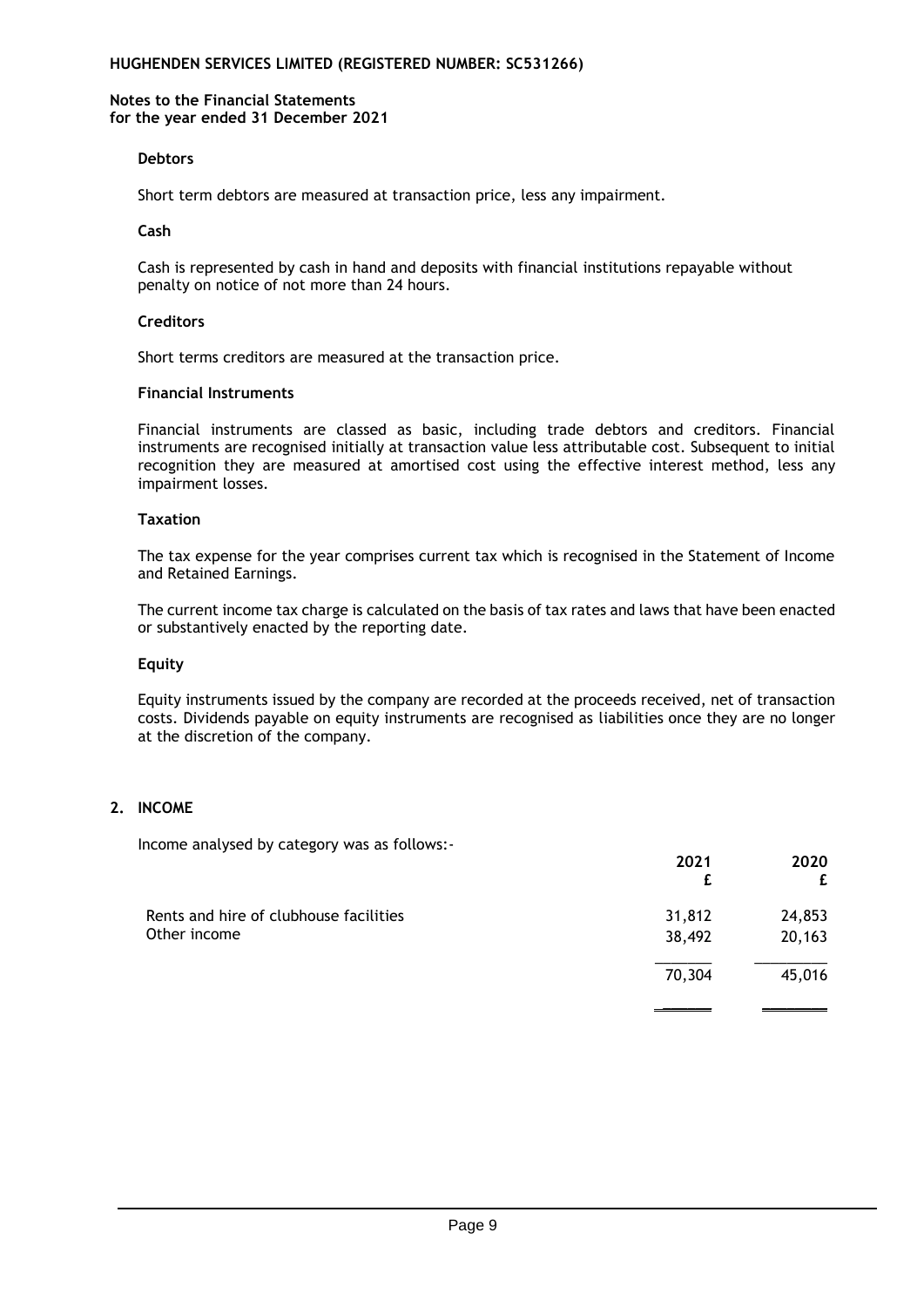#### **Notes to the Financial Statements for the year ended 31 December 2021**

### **3. OPERATING SURPLUS**

The operating surplus is stated after charging/(crediting):

|                                                             | 2021  | 2020  |
|-------------------------------------------------------------|-------|-------|
| Fees payable for independent review of financial statements | 1.340 | 1,500 |

### **4. EMPLOYEES**

The average number of employees during the year was nil (2020 – nil).

# **5. DEBTORS: AMOUNTS FALLING DUE WITHIN ONE YEAR**

|                | 2021   | 2020  |
|----------------|--------|-------|
| Trade debtors  | 8,148  | 7,563 |
| Accrued income | 2,106  |       |
|                | 10,254 | 7,563 |

\_\_\_\_\_\_\_\_\_ \_\_\_\_\_\_\_\_\_

### **6. CREDITORS: AMOUNTS FALLING DUE WITHIN ONE YEAR**

|                                                      | 2021           | 2020<br>£      |
|------------------------------------------------------|----------------|----------------|
| Trade creditors<br>Amounts due to parent undertaking | 4,952<br>7,113 | 2,845<br>3,217 |
| Accrued expenses                                     | 1,928          | 1,500          |
|                                                      | 13.993         | 7,562          |

# **7. RESERVES**

The Income and expenditure account includes all current and prior period retained surpluses and deficits.